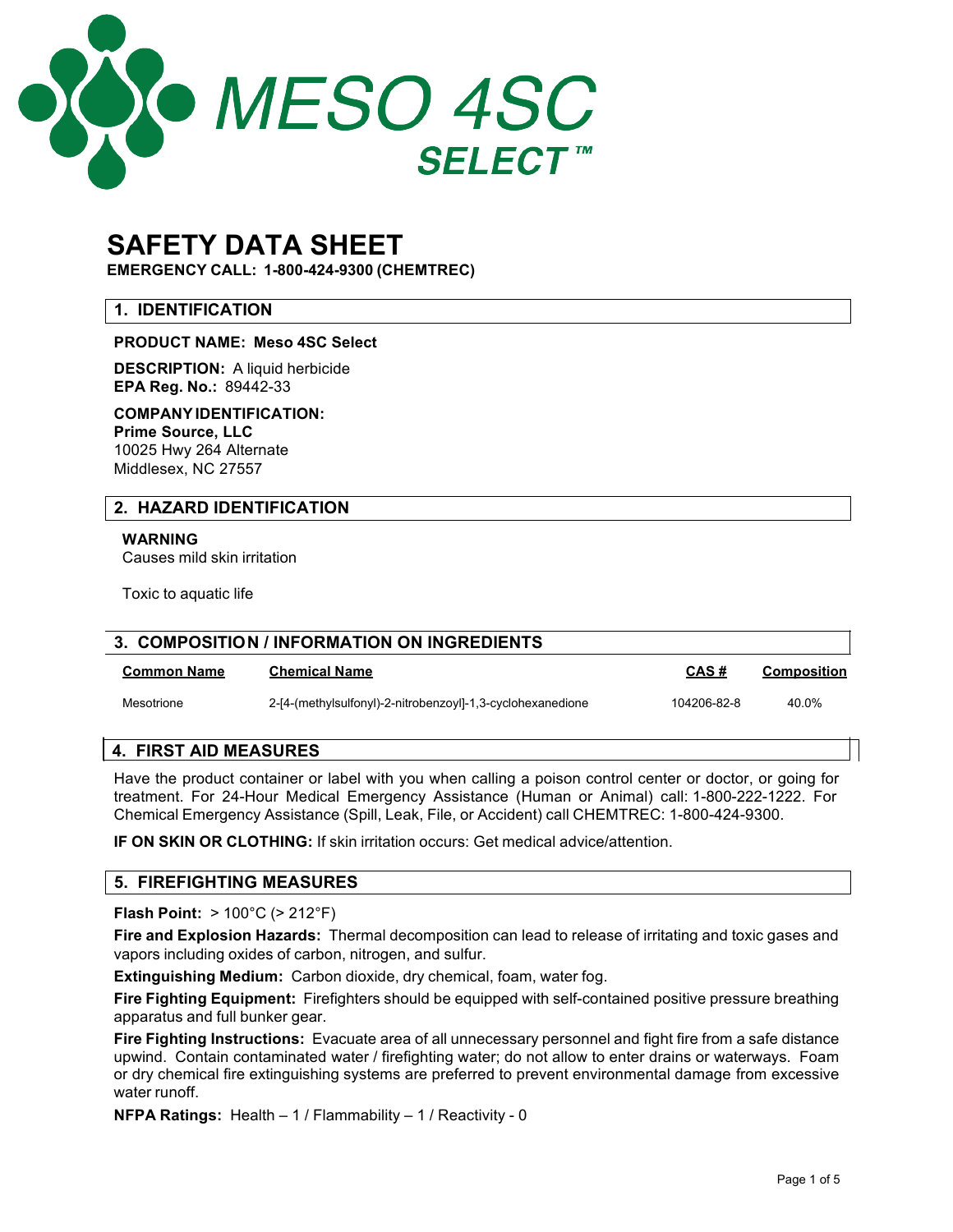

# **6. ACCIDENTAL RELEASE MEASURES**

**Personal Precautions:** Evacuate unprotected and unnecessary personnel from area of spill. Keep people away from and upwind of spill/leak. Wear personal protective equipment as described in Section 8 of this document.

**Environmental Precautions:** Prevent entry into waterways, sewers, basements or confined areas.

**Spill Cleanup:** Cover liquid spill with sand, earth or other non-combustible absorbent material. Sweep up and shovel into suitable containers for disposal.

## **7. HANDLING AND STORAGE**

**Handling:** Keep out of reach of children. Avoid contact with skin, eyes, or clothing.

**Storage:** Do not contaminate water, food, or feed by storage and disposal. Keep container tightly closed when not in use. Keep away from heat and flame. Do not store near seed, fertilizers, or foodstuffs. Can be stored at temperatures as low as minus 20°F. Keep away from heat and flame.

## **8. EXPOSURE CONTROLS / PERSONAL PROTECTION**

**Engineering Controls:** Use assisted ventilation in enclosed spaces if needed, especially storage areas. Ensure facilities storing this product are equipped with an eyewash station and safety shower.

**Protective Clothing:** Wear long sleeved shirt and long pants, chemical-resistant gloves (such as barrier laminate, butyl rubber *>* 14 mils, nitrile rubber > 14 mils, poly-ethylene, polyvinyl chloride (PVC) > 14 mils, and viton > 14 mils), and shoes plus socks.

**General:** Follow manufacturer's instructions for cleaning/maintaining PPE. If no such instructions for washables, use detergent and hot water. Keep and was PPE separately from other laundry.

## **9. PHYSICAL AND CHEMICAL PROPERTIES**

**Physical State:** Opaque beige liquid **Odor:** Characteristic **Flashpoint:** > 100°C (> 212°F) **Vapor pressure:** ~17 mmHg @ 20°C **Relative Density:** 1.16 **Solubility:** Dispersible in water

## **10. STABILITY AND REACTIVITY**

**CONDITIONS TO AVOID:** Elevated temperature, storage near to reactive materials

**CHEMICAL STABILITY:** Stable under normal use and storage conditions.

**INCOMPATIBILITY WITH OTHER MATERIALS:** Strong oxidizing and reducing agents

**HAZARDOUS DECOMPOSITION PRODUCTS:** Thermal decomposition can lead to release of irritating and toxic gases and vapors include oxides of nitrogen, carbon, and sulfur.

**HAZARDOUS POLYMERIZATION:** Will not occur.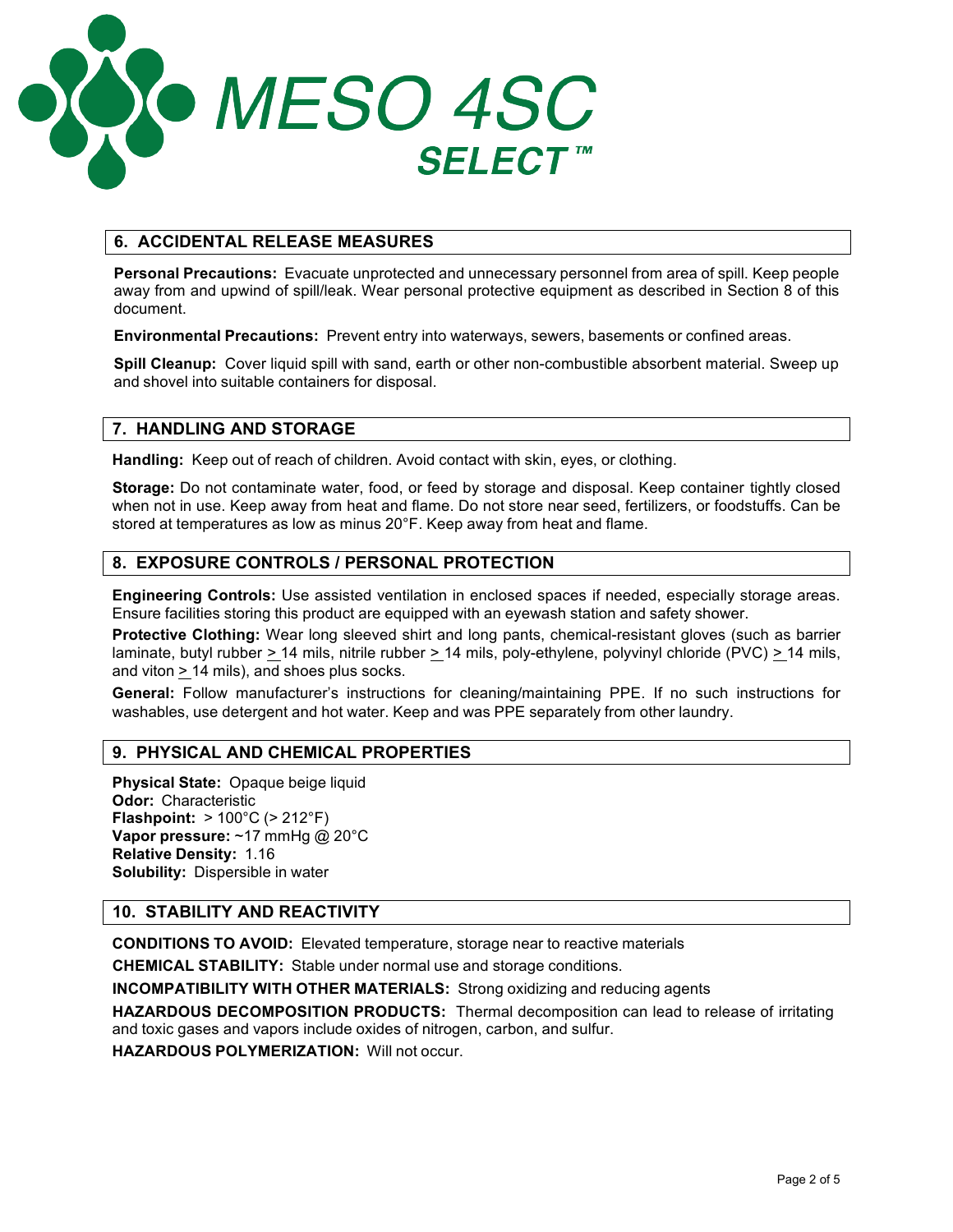

# **11. TOXICOLOGICAL INFORMATION**

**ORAL TOXICITY** (rat LD<sub>50</sub>): Information not available

**DERMAL TOXICITY (LD<sub>50</sub>):** Information not available

**INHALATION TOXICITY (LC<sub>50</sub>):** Information not available

**EYE IRRITATION:** Information not available

**SKIN IRRITATION:** Repeated or prolonged contact may cause allergic reactions in very susceptible persons.

**SKIN SENSITIZATION:** Information not available

#### **CARCINOGENICITY:**

**EPA:** Not Listed **ACGIH:** Not Listed **NTP:** Not Listed **IARC:** Not Listed **OSHA:** Not Listed

**MUTAGENIC TOXICITY:** No evidence of mutagenic effects during *in vivo* and *in vitro* assays.

**REPRODUCTIVE TOXICITY:** No evidence of reproductive toxicity has been demonstrated.

## **12. ECOLOGICAL INFORMATION**

## **The following information is for the active ingredient, Mesotrione:**

#### **AQUATIC TOXICITY**

Rainbow Trout (96-hour LC<sub>50</sub>): > 120 mg/L Bluegill (96-hour LC<sub>50</sub>): > 120 mg/L Daphnia (48-hour EC<sub>50</sub>): > 900 mg/L Algae (EC<sub>50</sub>): 3.5 mg/L

## **AVIAN TOXICITY**

Bobwhite Quail (LD<sub>50</sub>): > 2000 mg/kg Mallard Duck (Dietary LD<sub>50</sub>): > 5200 mg/kg

## **OTHER TOXICITY**

Bees (oral  $LD_{50}$ ): > 11 µg/bee Bees (contact  $LD_{50}$ ): > 9.1 µg/bee

## **13. DISPOSAL CONSIDERATIONS**

**PESTICIDE DISPOSAL:** Wastes resulting from the use of this product may be disposed of on site or at an approved waste disposal facility. Open dumping is prohibited.

**CONTAINER DISPOSAL:** Nonrefillable container. Do not reuse or refill this container. Refer to the product label for specific container disposal instructions.

## **14. TRANSPORT INFORMATION**

| US DOT (shipped by land):              |                                                                                             |
|----------------------------------------|---------------------------------------------------------------------------------------------|
| Containers < 119 gallons (450 L):      | Not regulated by DOT.                                                                       |
| Containers $\geq$ 119 gallons (450 L): |                                                                                             |
| DOT Shipping Name:                     | UN3082, Environmentally Hazardous Substance, Liquid, N.O.S.                                 |
|                                        | (Mesotrione), 9, PG III                                                                     |
| <b>Emergency Response Guide:</b>       | 171                                                                                         |
| Marine Pollutant:                      | Yes                                                                                         |
| IMDG (shipped by vessel):              |                                                                                             |
| Pollutant                              | UN3082, Environmentally Hazardous Substance, Liquid, N.O.S. (Mesotrione), 9, PG III, Marine |
|                                        |                                                                                             |

#### **IATA (shipped by air):**

UN3082, Environmentally Hazardous Substance, Liquid, N.O.S. (Mesotrione), 9, PG III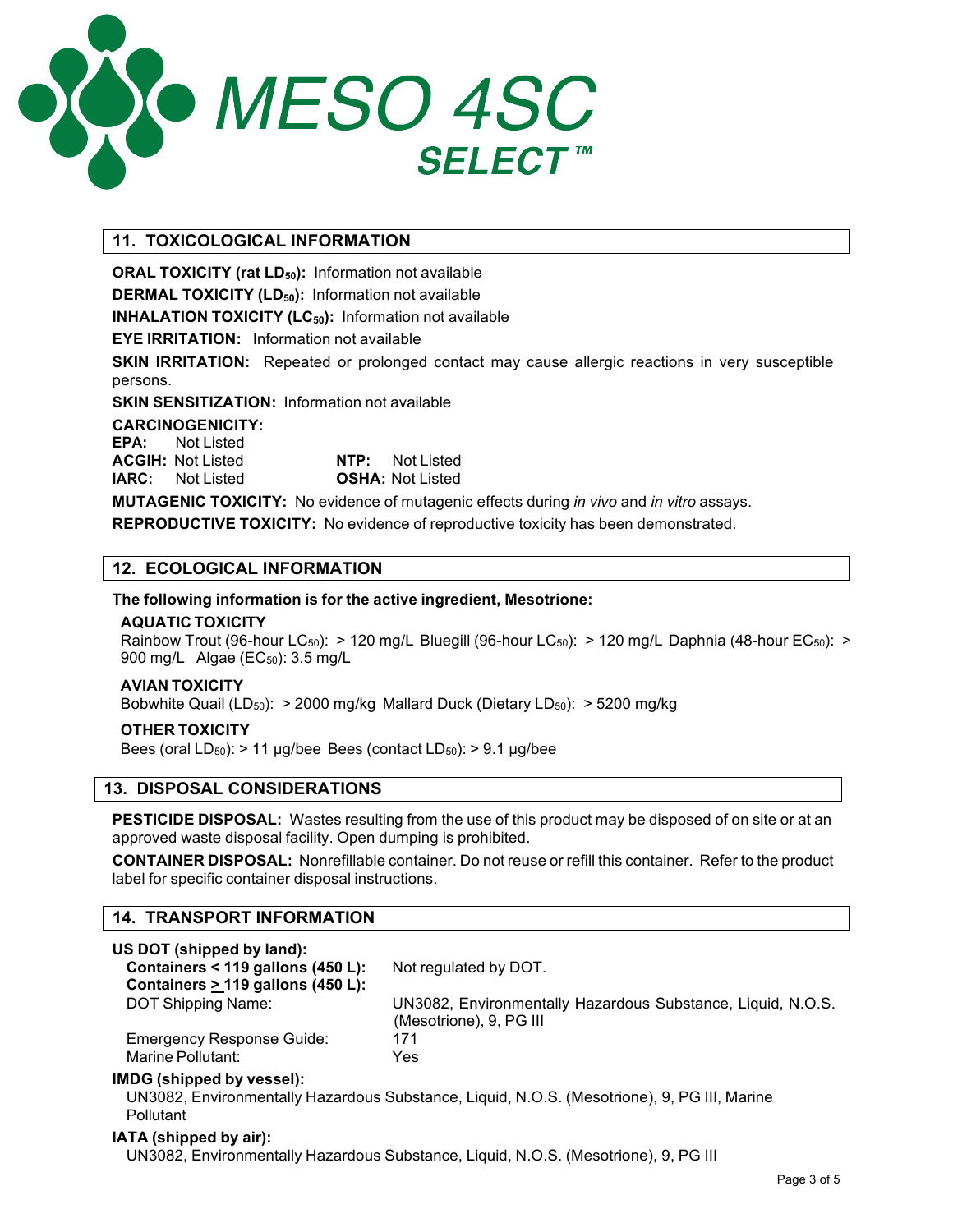

# **15. REGULATORY INFORMATION**

#### **FIFRA –**

This chemical is a pesticide product registered by the Environmental Protection Agency and is subject to certain labeling requirements under federal pesticide law. These requirements differ from the classification criteria and hazard information required for safety data sheets, and for workplace labels of non-pesticide chemicals. The following is the hazard information as required on the pesticide label:

#### **PRECAUTIONARYSTATEMENTS**

## **HAZARDS TO HUMANS AND DOMESTIC ANIMALS**

**CAUTION.** Harmful if absorbed through skin. Prolonged or frequently repeated skin contact may cause allergic reactions in some individuals. Avoid contact with skin, eyes, or clothing.

#### **ENVIRONMENTAL HAZARDS**

Do not apply directly to water or to areas where surface water is present, or to intertidal areas below the mean high water mark. Do not contaminate water when disposing of equipment wash water or rinsate.

#### **SURFACE WATER ADVISORY**

This product may contaminate water through drift or spray in wind. This product has a high potential for runoff for several weeks after application. Poorly draining soils and soils with shallow water tables are more prone to produce runoff that contains this product. A level, well maintained vegetative buffer strip between areas to which this product is applied and surface water features such as ponds, streams, and springs will reduce the potential for contamination of water from runoff. Runoff of this product will be reduced by avoiding applications when rainfall is forecasted to occur within 48 hours. Sound erosion control practices will reduce this product's contribution to surface water contamination.

#### **PHYSICAL OR CHEMICAL HAZARDS**

Do not use or store near heat or open flame. Do not use with or store near any oxidizing or reducing agents.

All pesticides are governed under the Federal Insecticide, Fungicide, and Rodenticide Act (FIFRA). The regulatory information presented below is pertinent only when this product is handled outside of the normal use and application as a pesticide. This product is excluded from listing requirements under EPA/TSCA.

## **SARA Title III – Section 302 Extremely Hazardous Substances**

Not listed

**SARA Title III – Section 311/312 Hazard Categories** Immediate

## **SARA Title III – Section 312 Threshold Planning Quantity**

The threshold planning quantity (TPQ) for this product treated as a mixture is 10,000 lbs. This product contains no ingredients with a TPQ of less than 10,000 lbs.

## **SARA Title III – Section 313 Reportable Ingredients**

None

## **CERCLA Reportable Quantity (RQ) –**

None

## **CALIFORNIA PROP 65 STATUS –**

This product does not contain any chemicals known to the state of California to cause cancer or reproductive harm.

# **CANADA –**

This product has been classified in accordance with the hazard criteria of the Controlled Products Regulations (CPR) and the SDS contains all of the information required by CPR.